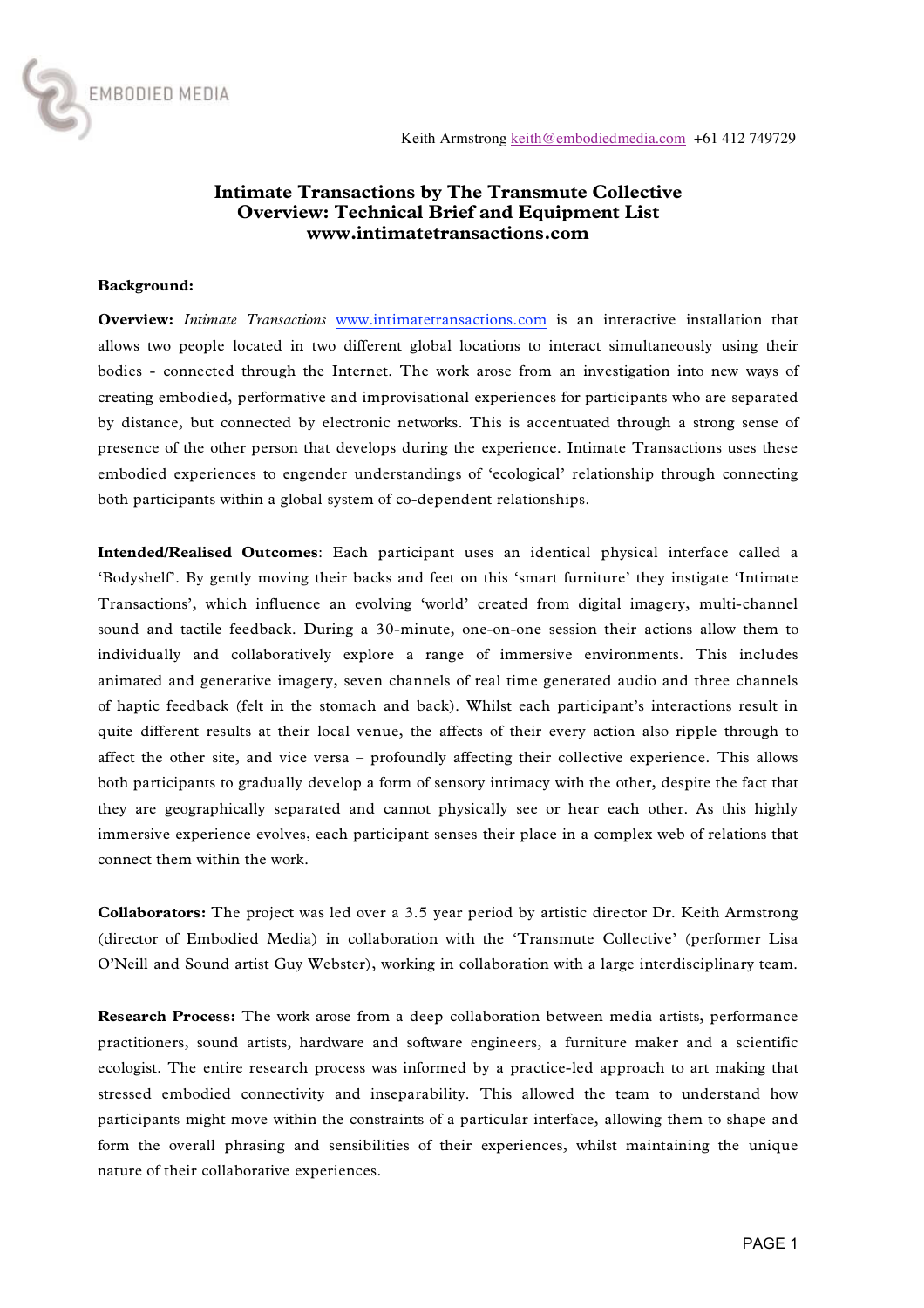

**Industry Partners:** The work was funded by multiple Australia Council For the Arts and Arts Queensland grants, the ACID Australasian Creative Industries Network project and a 2 year Postdoctoral Fellowship awarded to Keith Armstrong. Other partners included QUT Precincts, numerous national and international venues, international arts festivals, universities and research and arts residencies. To date the work has been show in fourteen major locations globally and won a prestigious honorary mention in the 2005 Prix Ars Electronica. In 2007 Keith Armstrong spent three months in California as a visiting professor CalPoly State University both showing the work and teaching the knowledge behind it in collaboration with Liberal Arts, Engineering and Architecture students and faculty. Intimate Transactions has been invited to represent Australia in the 2008 Olympics Cultural Festival in Beijing China at the National Art Museum of China and the Art Museum of the Imperial Palace, Beijing. It will then tour Australia for the second time on a prestigious 'Visions of Australia' touring grant.

A 140 page book, edited by Jillian Hamilton, *Intimate Transactions: Art Exhibition and Interaction Within Distributed Networked Environments* was published in 2007.

KEY CONTACTS keith@embodiedmedia.com www.embodiedmedia.com www.intimatetransactions.com

EMBODIED MEDIA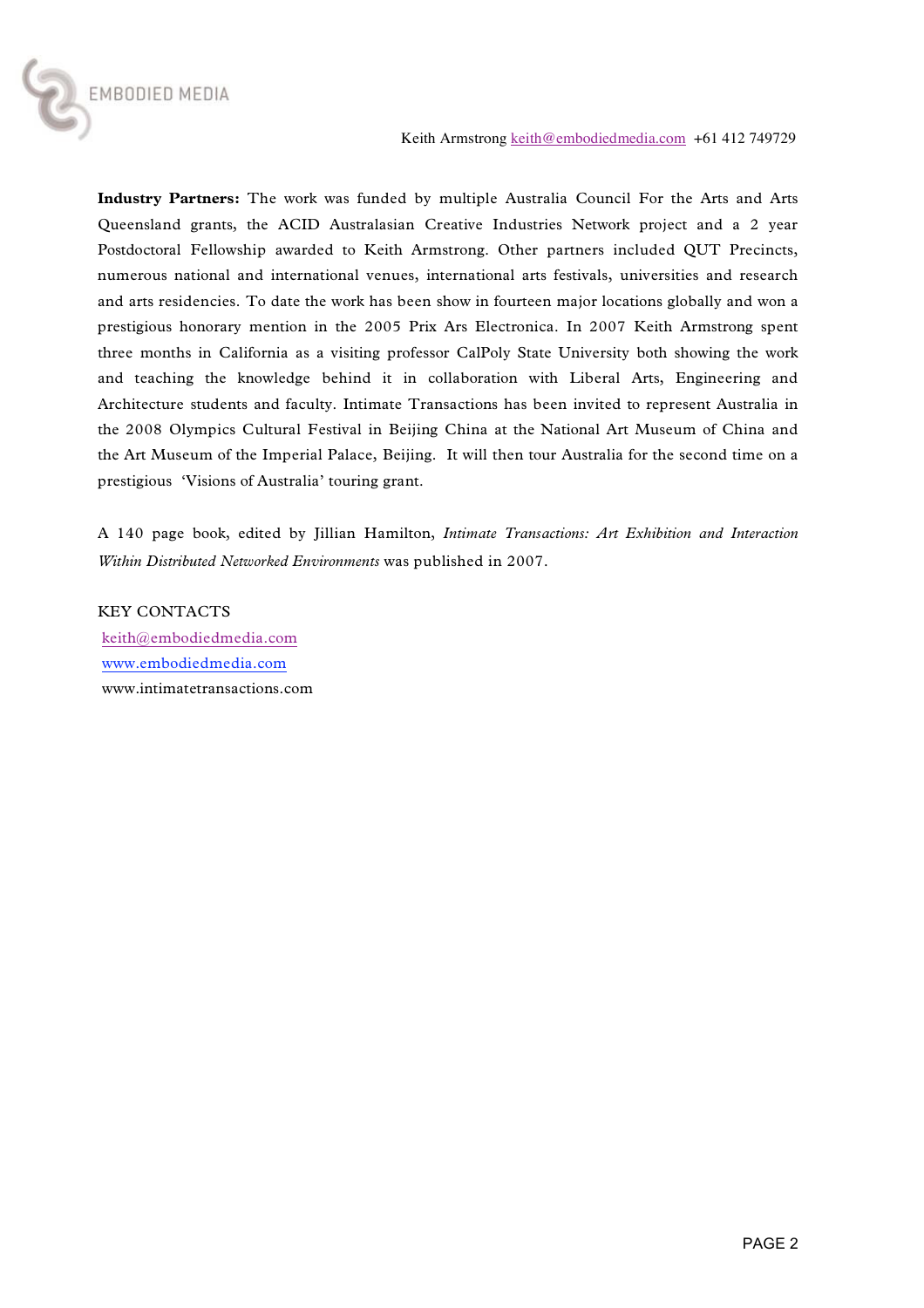

### **Spaces**

A full Intimate Transactions installation requires 2 identically set-up rooms at each of two venues or alternatively two rooms in the same venue. These rooms must be minimum 4.5 metres wide by 3.0 (ideally 4 metres) high, by 5 metres long. Acoustically and spatially bigger is better. Room dimensions requirements are dependant on wide angle and keystone capabilities of projector. The projector should have a wide angled lens facility. The minimum base size of the projection should be 3 metres although it can be much larger.



**Intimate Transactions: Venue at UCSB USA (George LeGrady's Lab) – note speaker and light positioning**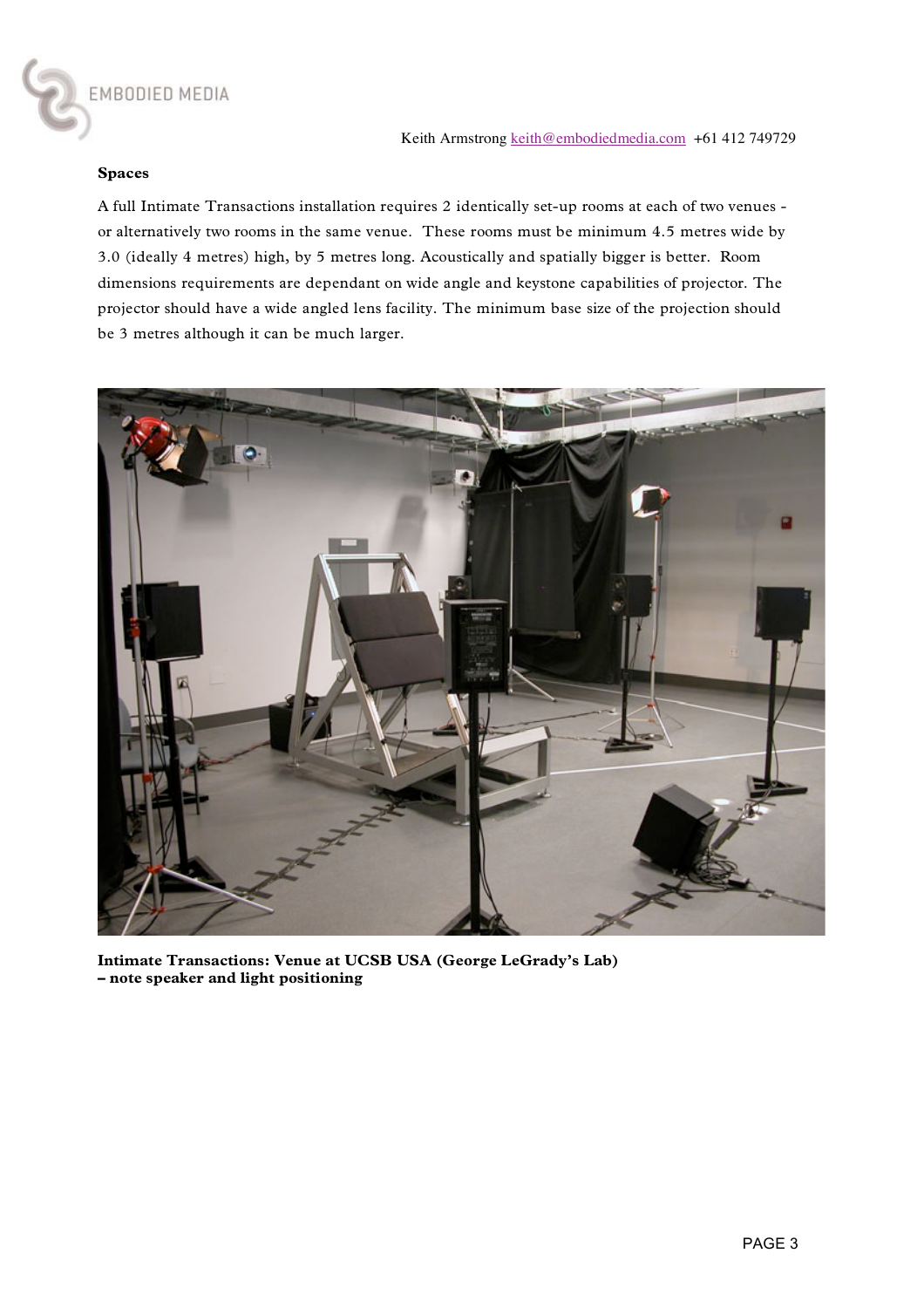



**Intimate Transactions: Typical Large scale Detailed Floor plan. NB distance to projector mount point required is dependent on room size, projector type, lens type, roof height and angle**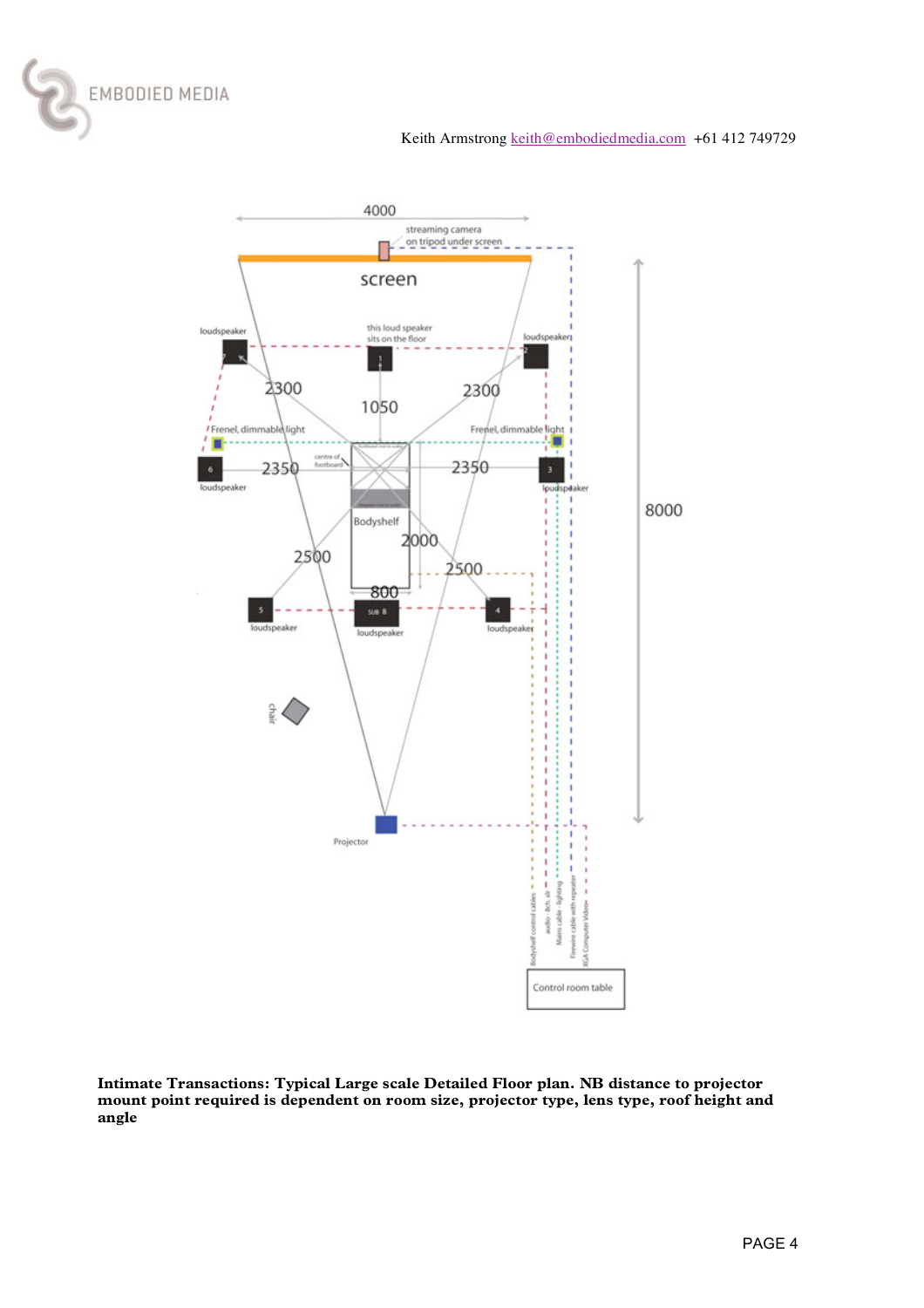

Keith Armstrong keith@embodiedmedia.com +61 412 749729



**Intimate Transactions in Cairns: showing 5 metre base, rear projection**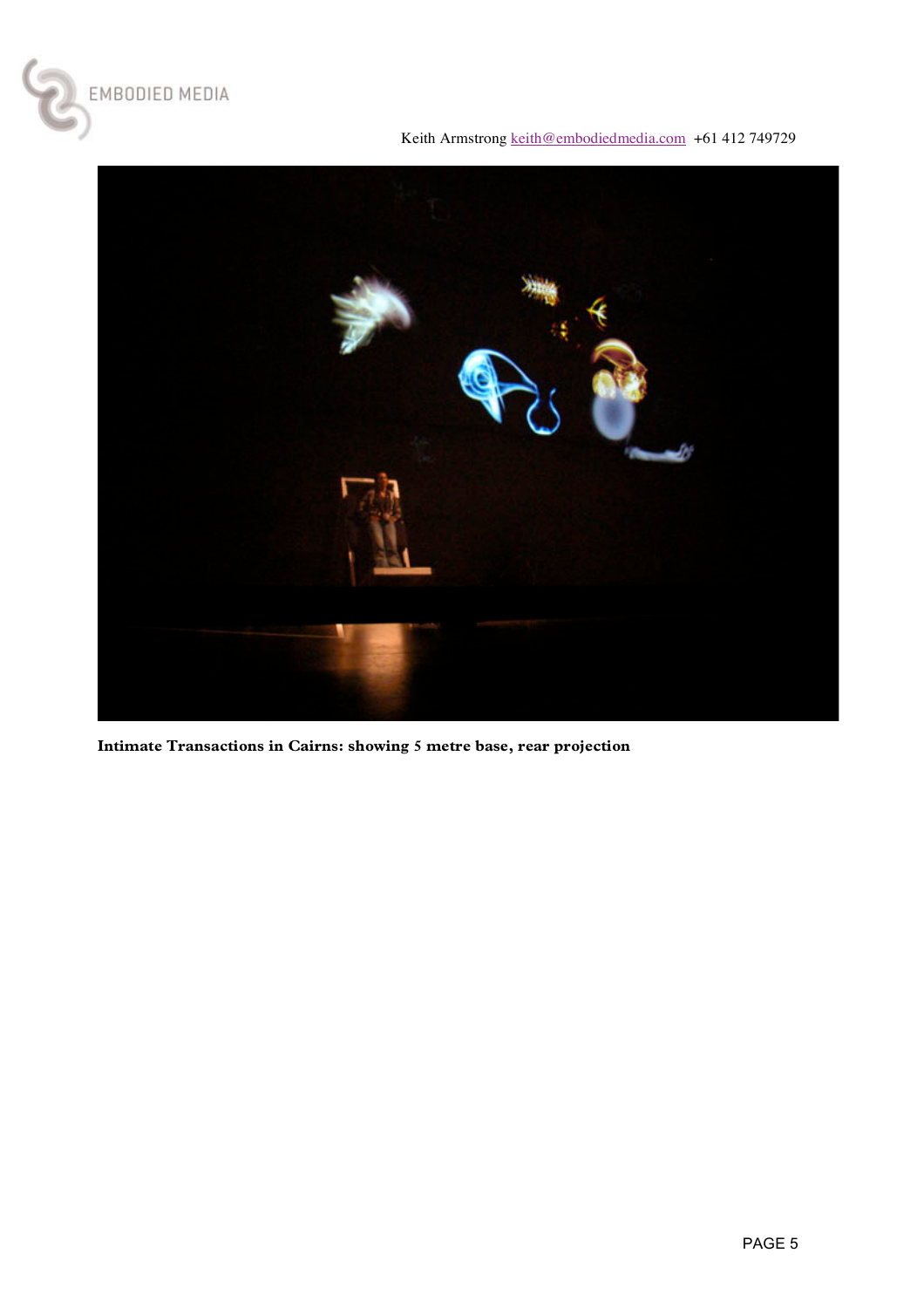### **General Operation**

EMBODIED MEDIA

During a one-on-one interactive session the two participants only sense each other's effects through a range of abstracted visual, audible and tactile feedback cues. Throughout the session a point-topoint video stream runs invisibly in the background. At the end of each session lights are brought up on each participant, and the video stream of the other person on their shelf is simultaneously appears on the projection in front of them (allowing them to see (but not hear) each other for approximately 20 seconds).



**Two participants greet each other only at the end of the work.**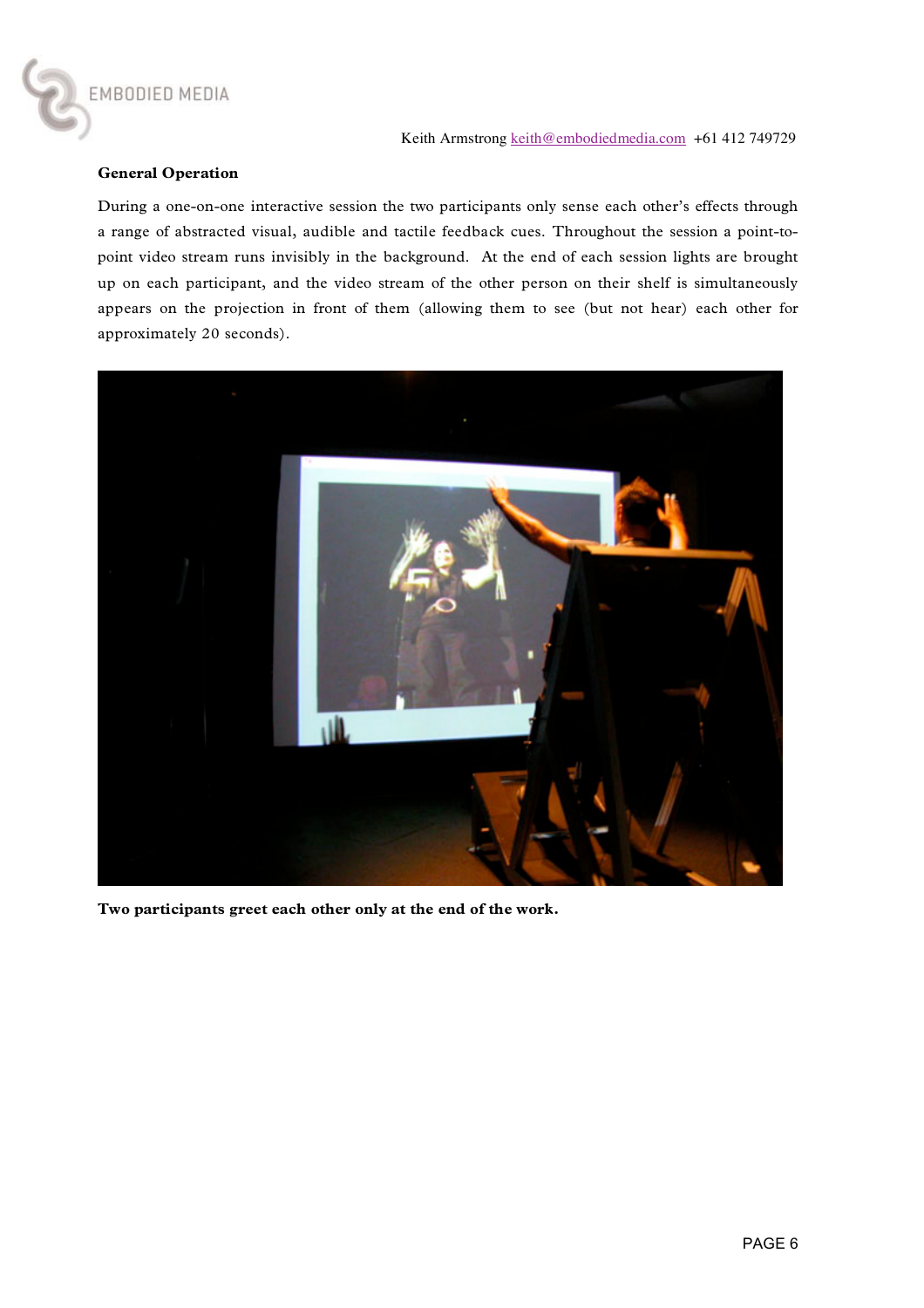#### **Network**

The two Bodyshelves are coordinated by a server, which is run in the same physical location as one of the two sites. Each Bodyshelf main computer communicates with the other via TCP/IP network coordinated by this server– THIS NEEDS A FIXED IP that is externally visible. There is also an additional video streaming connection in use. Therefore a fast Internet connection is required **(**50**kB/sec guaranteed absolute minimum)**. **Firewall access to port 1626 (TCP outbound)** must be granted for the PC workstation and appropriate ports for the streaming services. In this case the server must have a fixed IP, accessible anywhere on the Internet.



www.intimatetransactions.com/techspec.htm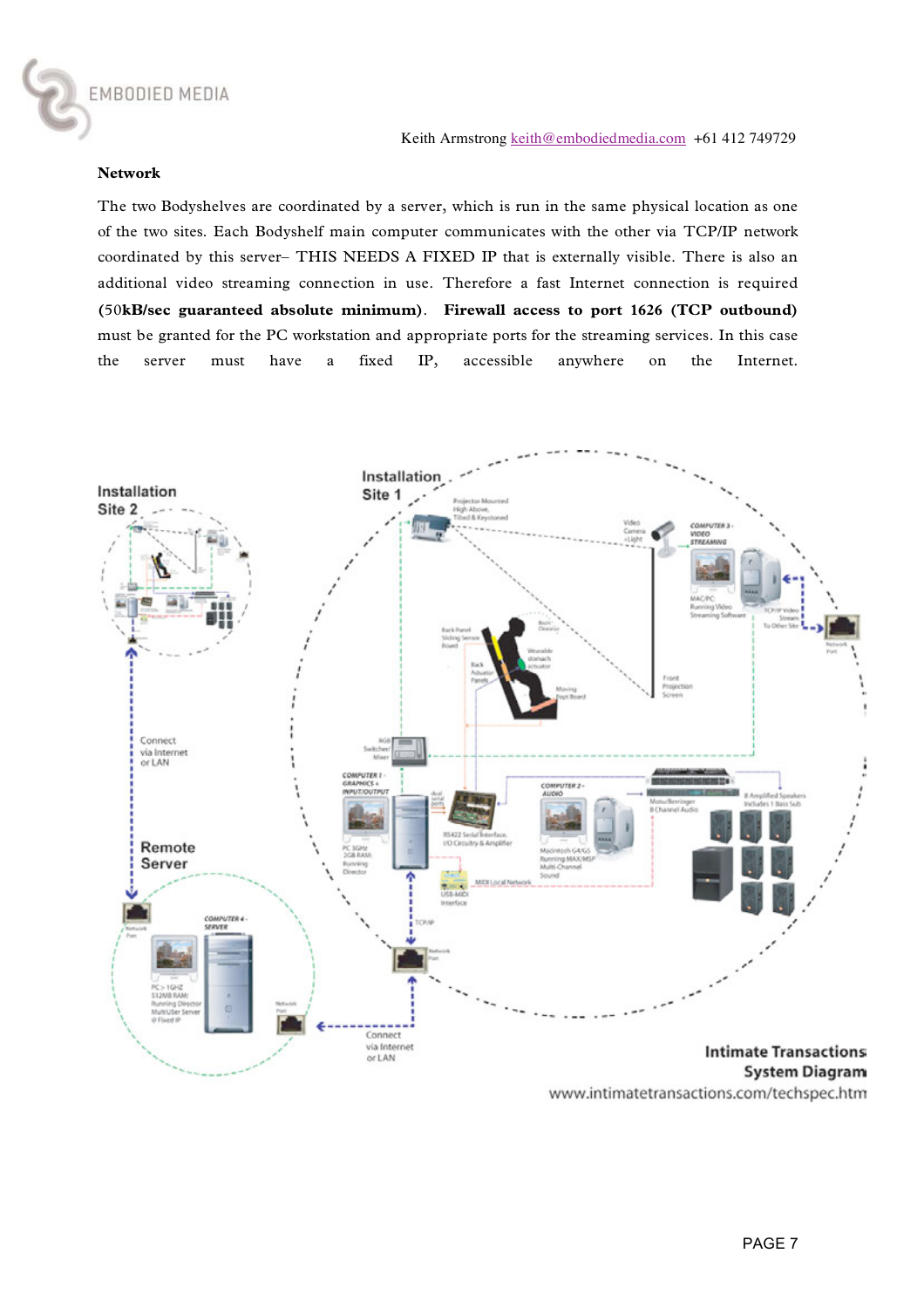

## **Tech desk Communications System**

EMBODIED MEDIA

Each site has a space where the tech operator can sit and coordinate their side of the show – this must be curtained off from the main space but with adequate viewing.

A networked communications system (with headsets) allows both technical coordinators at each venue to coordinate the running of the show with each other vocally.

(As patrons enter each site, coordination is required to ensure each patron starts at approximately the same time, and finishes EXACTLY at the same time so that the video stream of each other can then be switched in).



**Intimate Transactions Operators Desk – note multiple monitors**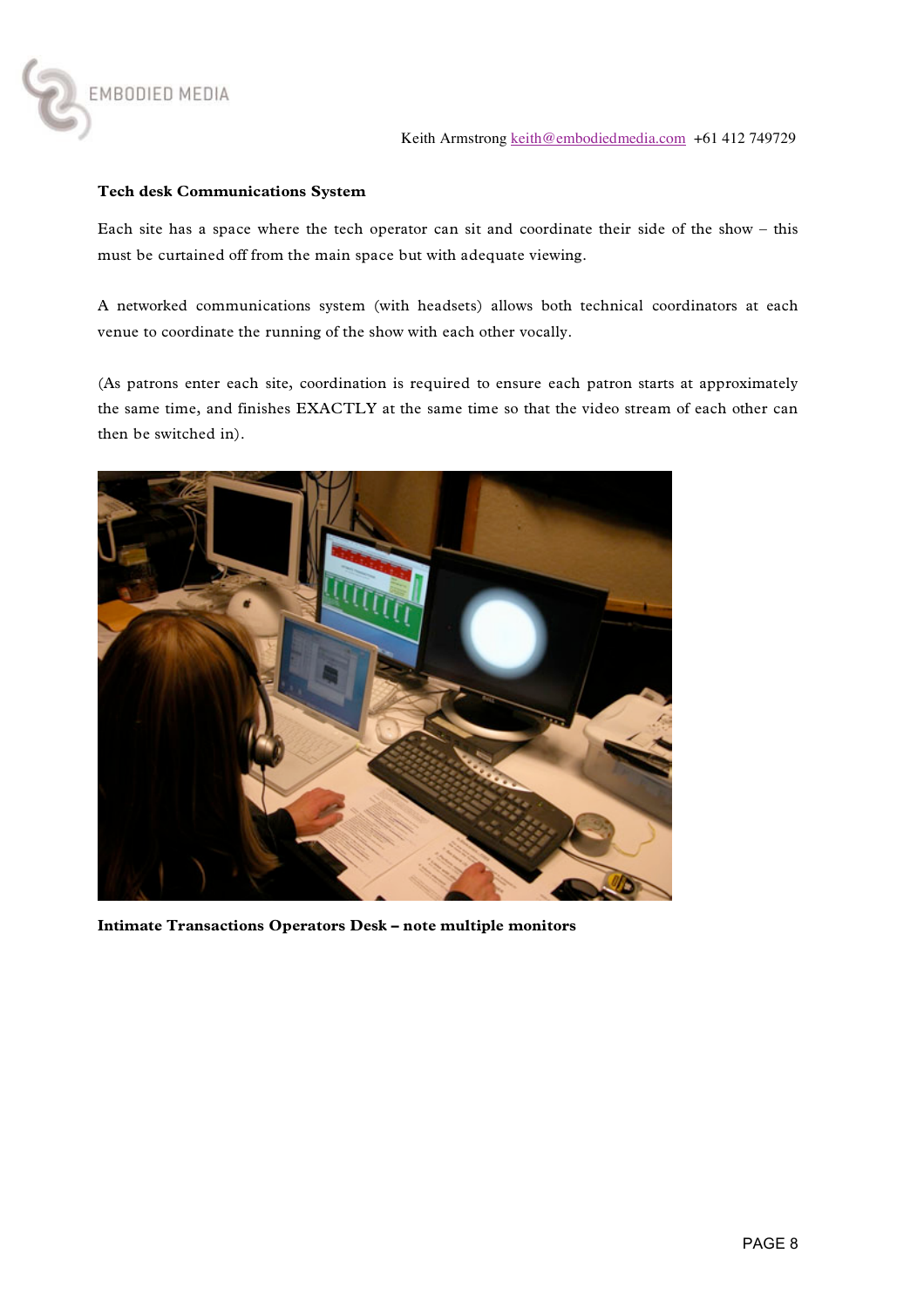



**Intimate Transactions at Artspace** 



**Intimate Transactions At UCSB USA**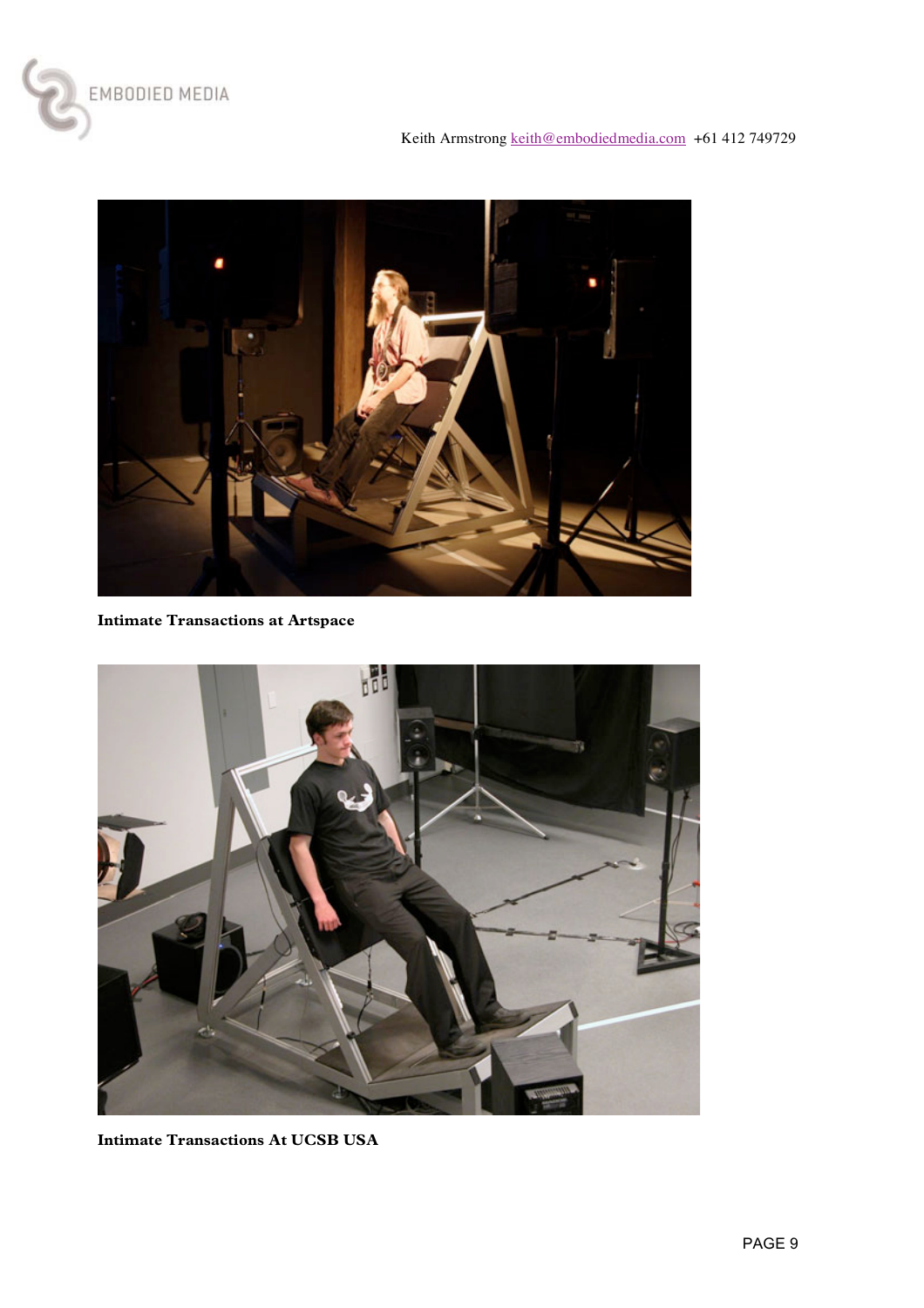

## **Sound**

Each room must be as sonically isolated as possible as the work uses 7 identical amplified speakers and one amplified bass sub driver.

### **Lighting**

Each space requires 100% blackout. Walls should be black (or coloured as dark as possible). The screen provides all required light, except at the end of each session when two small directional lights are faded up on each participant when the web camera is in use. – the screen needs to be framed by black paint or curtaining. If using a wall (preferred) it is ideal to paint the screen exactly after everything else is placed.



**Intimate Transactions At Artspace – note dense black curtained space and outlined screen**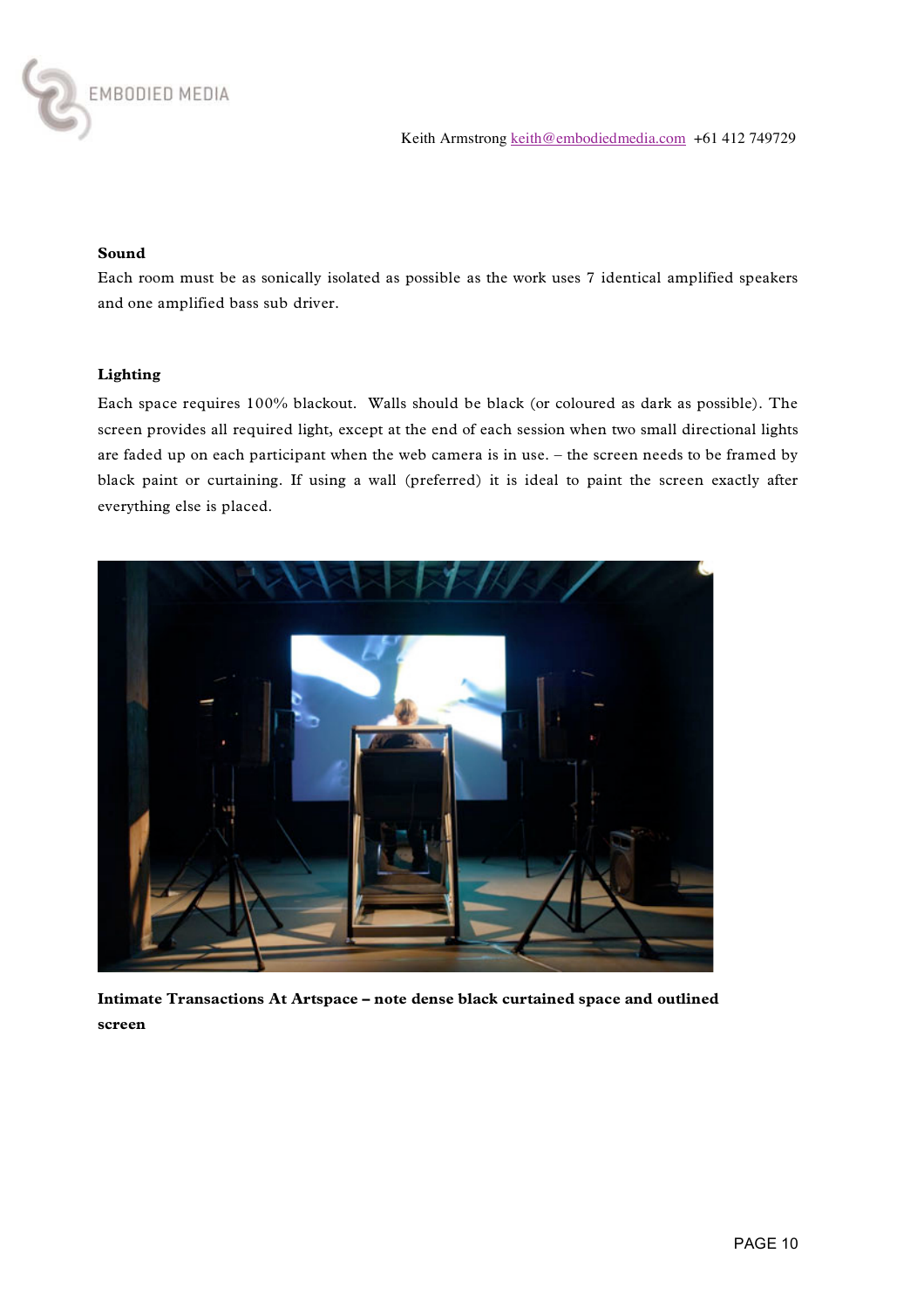

## **Audience Waiting Area/Foyer**

EMBODIED MEDIA

A DVD player (with repeat function) and screen presents pre-recorded screen images of the work to give a 'taster' of the experience.



**Intimate Transactions at Artspace – note black curtained audience entry and documentary running on DVD/TV**

### **Viewing Area**

Typically each space is curtained off and made private for each separate audience member. In some cases however (eg high throughput festivals) audience viewing spaces may be also possible Also a live projection of the work can be shown outside of the venue.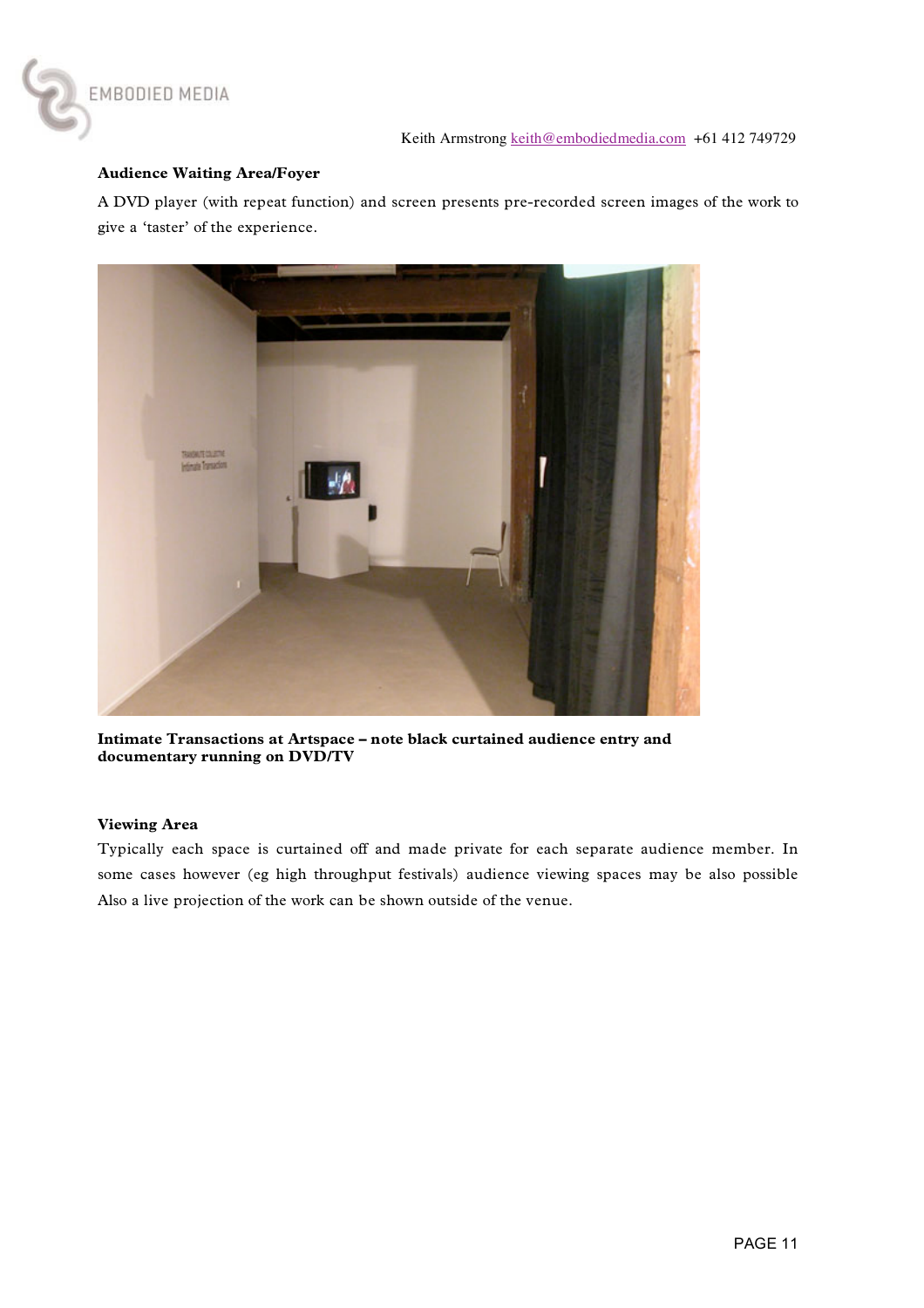### **Personnel Requirements**

#### **For the Setup .. ..**

EMBODIED MEDIA

### TRANSMUTE COLLECTIVE

- 1 member of the Transmute Collective will supervise each venue: setup, training and procedures at each of the two venues or rooms.
- When funds allow a third member supervises audience training and assist in setup.

### VENUE LOCAL CREW

- 2 or more dedicated assistants in each venue  $-\ \$ help with all tasks including video hanging, screen, set & scenography and establishing Internet connectivity
- One of these crew members MUST be present the de-install .. so they are trained how to break down the Bodyshelves and pack the crates

#### **For the Show .. ..**

- We need three trained **3 Technical Coordinators** (If show is running for 8 hours we strongly advise 4 hours per day for each operator with 1 hour changeover period at lunchtime)
- We need **6 assistant / patron support persons** (At any one time two will be working , one inside the room with the audience member and the other working at the entrance with the public. One of these front of house persons could also be the gallery minder if the geography of the setup is appropriate. If show is running for 8 hours we strongly advise 4 hours per day for each operator with 1 hour changeover period at lunchtime).

These 9 personnel MUST commit to stay with the show for the whole run - as Transmute collective will not be able to train new people so quality control issues will arise. If this is impossible - a training supervisor must attend all sessions and take over responsibility of this task.''

Each session runs for 30 mins. Thought needs to be given to how bookings are taken at each site and how they are also coordinated across the two sites – the backup plan is that the work assistant will operate one node if there is a no show or no booking – but clearly both venues need to work together to collectively fill pairs of timeslots.

#### **Training Processes**

The Transmute Collective will train the three technical coordinators AND the six assistant/patron support persons. This normally requires 1 whole day allocated specifically to this task BEFORE the public showings start. This can only start after everything else is completely set up, tested and in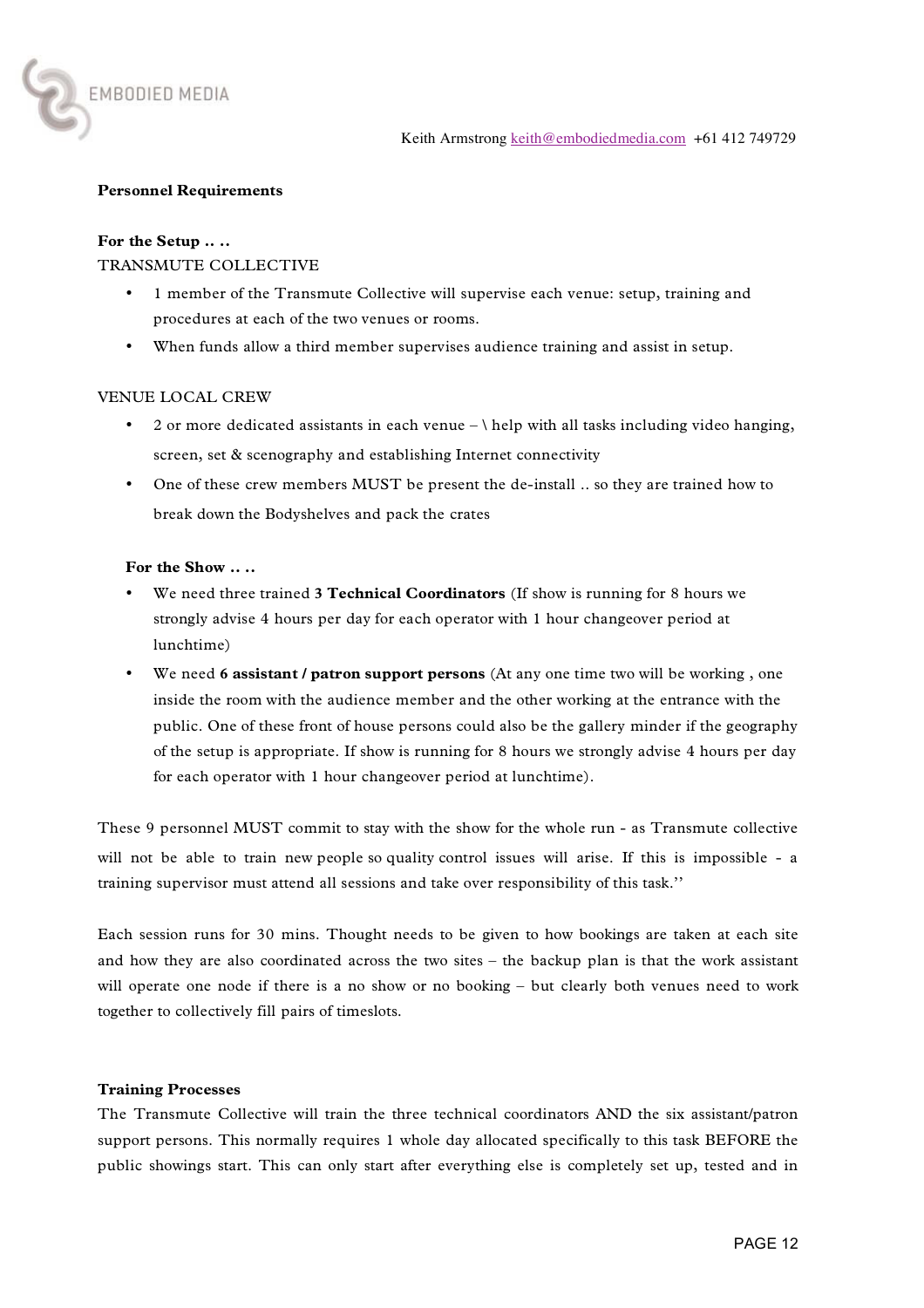running order.

EMBODIED MEDIA

Technical coordinators and assistant/patron support persons must be capable of running the show before it opens. – Transmute members will supervise At minimum on the first day of showing and then rely on local crews to run the show from that point onwards.

#### **Key Timeline**

#### PRESETUP

- Communication checks with the venue are web streams working fine?
- Before we start we expect the enclosing structures/rooms for each of the two spaces as, to be fully built and prepared. Projector hanging would normally happen after Bodyshelf is built though this may be pre-specified if exact details of room, projector type and hanging system is known

### SETUP - 2 DAYS (long days) (ideally 3)

#### TRAINING 1 DAY

- We require all technical coordinators to be present (i.e. 3 people)
- All 6 assistant / patron support persons to be present (i.e. 6 people)
- Any front of house people.
- Curators, technical managers may like to attend the first hour of introductions

The schedule will be

- Morning general orientation and learning work operation
- Afternoon hands on practices, fine tuning and dress rehearsal

#### **OPENING STAFFING**

SHOW DAYS Transmute members will be on hand for the first day of showings (minimum) to fine tune each local team's processes.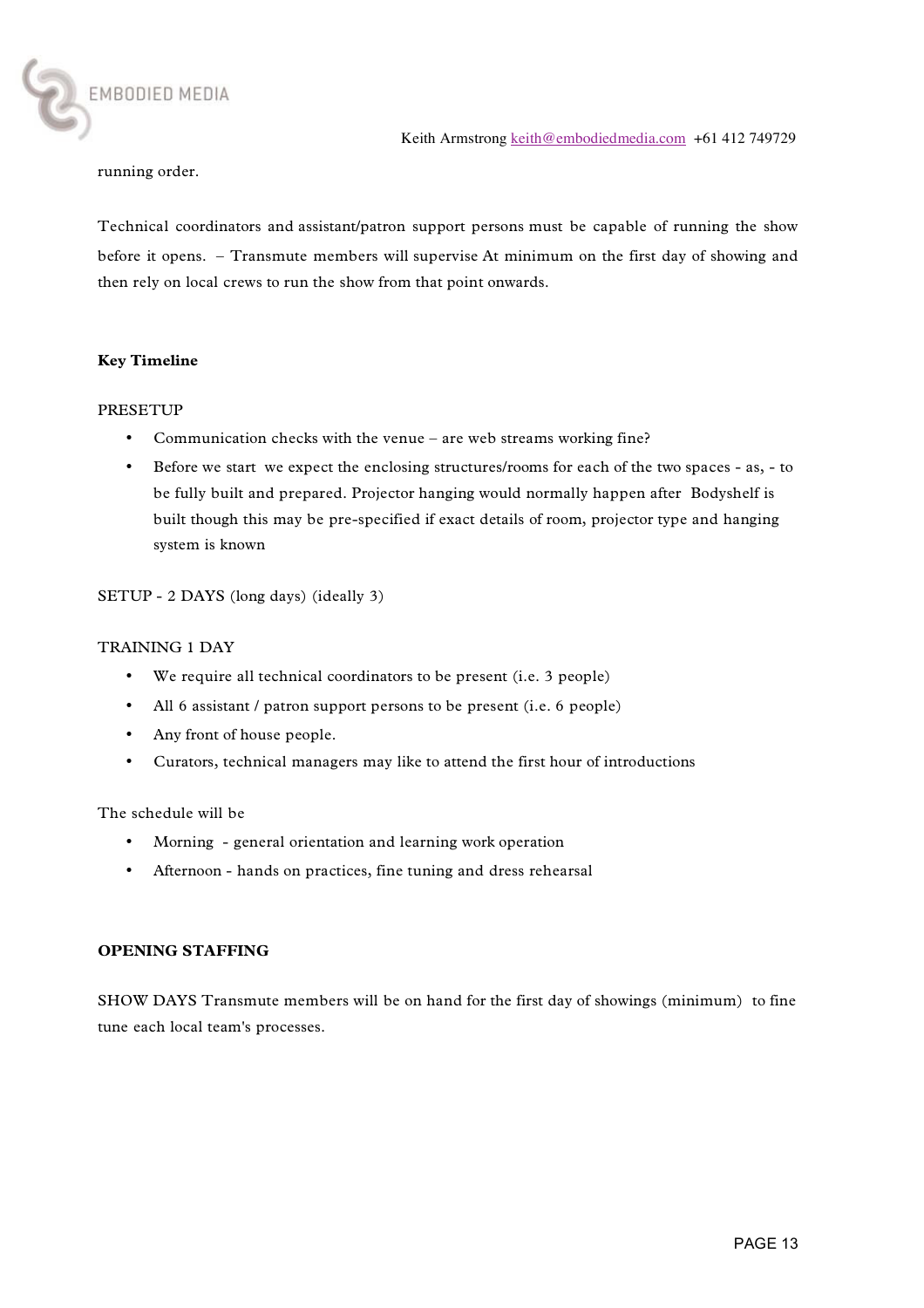

## **TRANSMUTE SUPPLIED Equipment**

Each venue /room will receive all specialist equipment in a comprehensive package: packed in custom touring cases.

IF the VENUE SHOWS BOTH SITES, THESE QUANTITIES ARE DOUBLED.

1 X Rack, Computers Case estimated weight 70kg 52cm x 70cm x 120cm on wheels

1 X Speaker, Lights Case estimated weight 115kg 140cm x 60cm x 70cm on wheels

1 Bodyshelf Case estimated weight 160kg. 100cm x 100cm x 50cm (no wheels)